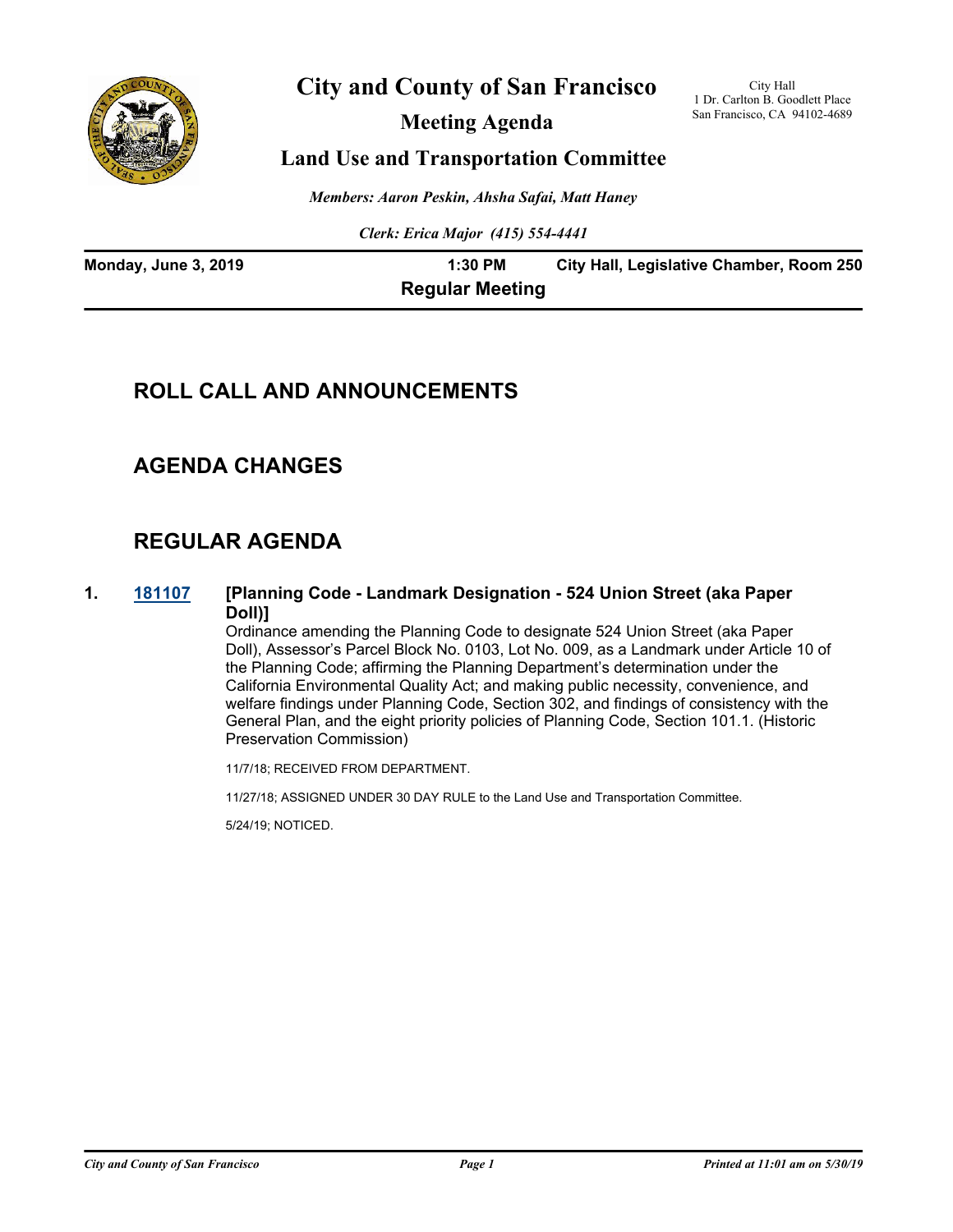## **2. [190413](http://sfgov.legistar.com/gateway.aspx?m=l&id=34534) [Administrative, Police Codes - Programs for the Vehicular Homeless and Use of Vehicles for Human Habitation]**

#### **Sponsors: Brown; Safai, Fewer, Stefani, Mandelman, Haney, Mar, Walton, Ronen and Yee**

Ordinance amending the Administrative Code to require the Department of Homelessness and Supportive Housing ("HSH") to establish a Safe Overnight Parking Pilot Program to provide eligible vehicularly homeless persons a place to park and sleep in their vehicles overnight, case management, and other services; require HSH to collaborate with the Municipal Transportation Agency ("MTA") to develop an On-Street Parking Citation and Tow- and-Storage-Fee Abatement Program to provide eligible vehicularly homeless persons with waivers of parking fines and fees; and affirming the Planning Department's determination under the California Environmental Quality Act.

4/15/19; DUPLICATED.

4/15/19; CONTINUED TO CALL OF THE CHAIR.

4/17/19; REFERRED TO DEPARTMENT.

5/2/19; RESPONSE RECEIVED.

5/20/19; AMENDED, AN AMENDMENT OF THE WHOLE BEARING NEW TITLE.

5/20/19; CONTINUED AS AMENDED.

# **3. [181156](http://sfgov.legistar.com/gateway.aspx?m=l&id=34025) [Planning, Business and Tax Regulations Codes - Accessory Dwelling Units in New Construction]**

#### **Sponsor: Safai**

Ordinance amending the Planning Code and Business and Tax Regulations Code to authorize the addition of an Accessory Dwelling Unit in the construction of a new single-family home or multi-family building; clarifying the ministerial approval process and creating an expedited Board of Appeals process for certain Accessory Dwelling Units in single-family homes meeting specific requirements; affirming the Planning Department's determination under the California Environmental Quality Act; making findings of consistency with the General Plan, and the eight priority policies of Planning Code, Section 101.1; and adopting findings of public necessity, convenience, and welfare under Planning Code, Section 302.

11/27/18; ASSIGNED UNDER 30 DAY RULE to the Land Use and Transportation Committee.

12/5/18; REFERRED TO DEPARTMENT.

12/27/18; RESPONSE RECEIVED.

3/15/19; REMAIN ACTIVE.

4/8/19; RESPONSE RECEIVED.

5/20/19; AMENDED, AN AMENDMENT OF THE WHOLE BEARING SAME TITLE.

5/20/19; CONTINUED AS AMENDED.

5/20/19; DUPLICATED.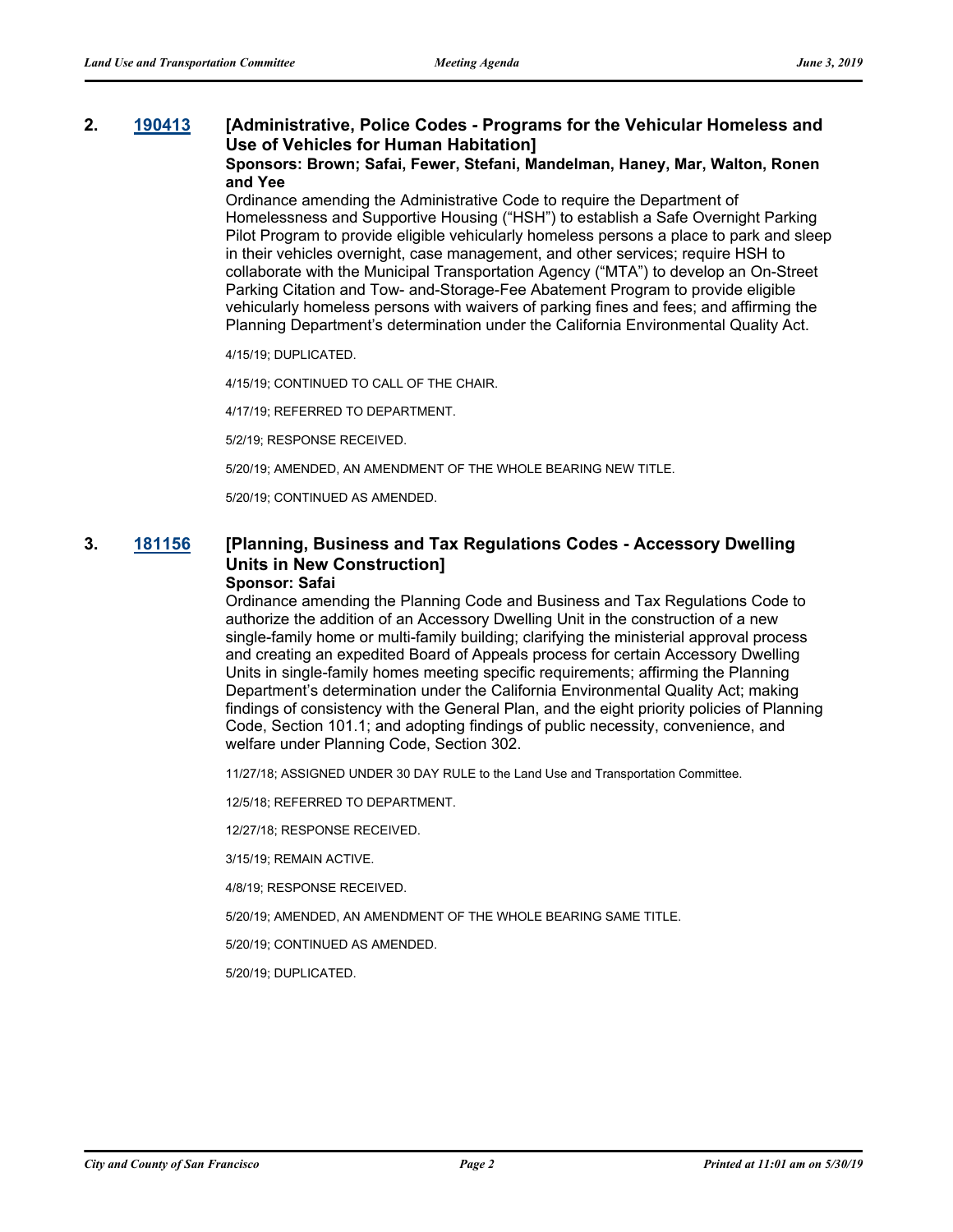# **4. [190590](http://sfgov.legistar.com/gateway.aspx?m=l&id=34712) [Planning, Business and Tax Regulations Codes - Accessory Dwelling Units in New Construction]**

#### **Sponsor: Safai**

Ordinance amending the Planning Code and Business and Tax Regulations Code to authorize the addition of an Accessory Dwelling Unit in the construction of a new single-family home or multi-family building; clarifying the ministerial approval process and creating an expedited Board of Appeals process for certain Accessory Dwelling Units in single-family homes meeting specific requirements; amending the requirements of the discretionary approval process under which property owners must subject certain Accessory Dwelling Units to the Rent Ordinance; affirming the Planning Department's determination under the California Environmental Quality Act; making findings of consistency with the General Plan and the eight priority policies of Planning Code, Section 101.1; and adopting findings of public necessity, convenience, and welfare under Planning Code, Section 302.

5/20/19; CONTINUED AS AMENDED.

5/20/19; AMENDED, AN AMENDMENT OF THE WHOLE BEARING NEW TITLE.

5/24/19; REFERRED TO DEPARTMENT.

### **5. [181153](http://sfgov.legistar.com/gateway.aspx?m=l&id=34022) [Planning Code - Regional Commercial and Folsom Street Neighborhood Commercial Transit Districts, Arts Activities and Nighttime Entertainment Uses]**

### **Sponsor: Haney**

Ordinance amending the Planning Code to allow Arts Activities as a principally permitted use in the RCD (Regional Commercial District), to conditionally permit Nighttime Entertainment uses within the RCD in historic buildings and buildings that contribute to a historic district, to exempt Nighttime Entertainment in the RCD from the 200-foot buffer requirement, and to require a Preservation, Rehabilitation and Maintenance Plan for uses within the Folsom Street Neighborhood Commercial Transit and RCD Districts; affirming the Planning Department's determination under the California Environmental Quality Act; making findings of consistency with the General Plan, and the eight priority policies of Planning Code, Section 101.1; and adopting findings of public necessity, convenience, and general welfare under Planning Code, Section 302.

11/27/18; ASSIGNED UNDER 30 DAY RULE to the Land Use and Transportation Committee.

12/5/18; REFERRED TO DEPARTMENT.

12/27/18; RESPONSE RECEIVED.

2/26/19; RESPONSE RECEIVED.

3/5/19; SUBSTITUTED AND ASSIGNED to the Land Use and Transportation Committee.

3/12/19; REFERRED TO DEPARTMENT.

3/12/19; RESPONSE RECEIVED.

4/24/19; RESPONSE RECEIVED.

5/13/19; CONTINUED.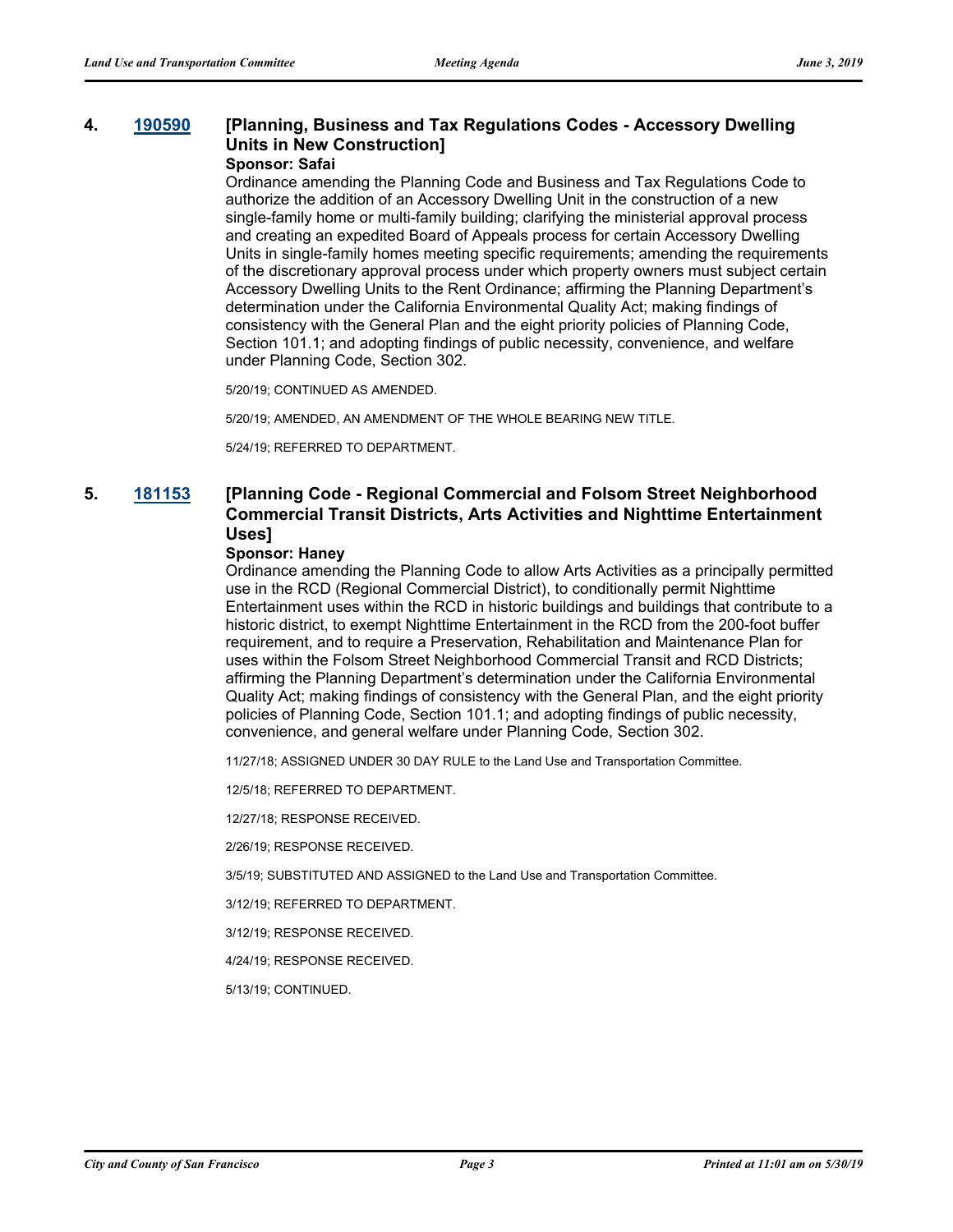#### **6. [190567](http://sfgov.legistar.com/gateway.aspx?m=l&id=34689) [Planning Code - Interim Zoning Moratorium on Change of Nighttime Entertainment Use - One Maritime Plaza Area] Sponsors: Peskin; Yee, Ronen, Safai, Stefani, Haney, Fewer, Mandelman, Brown, Mar and Walton**

Urgency ordinance approving an interim zoning moratorium for 45 days on changes of nighttime entertainment use in the One Maritime Plaza area bounded by Jackson Street to the north, Sacramento Street to the south, Drumm Street to the west, and Sansome Street to the east; affirming the Planning Department's determination under the California Environmental Quality Act; and making findings of consistency with the General Plan, and the eight priority policies of Planning Code, Section 101.1.

5/21/19; ASSIGNED to the Land Use and Transportation Committee.

5/24/19; NOTICED.

5/24/19; REFERRED TO DEPARTMENT.

5/24/19; RESPONSE RECEIVED.

*The Chair intends to entertain a motion to refer this item to the full Board as a Committee Report for consideration on June 4, 2019.*

# **ADJOURNMENT**

*NOTE: Pursuant to Government Code Section 65009, the following notice is hereby given: if you challenge, in court, the general plan amendments or planning code and zoning map amendments described above, you may be limited to raising only those issues you or someone else raised at the public hearing described in this notice, or in written correspondence delivered to the Board of Supervisors at, or prior to, the public hearing.*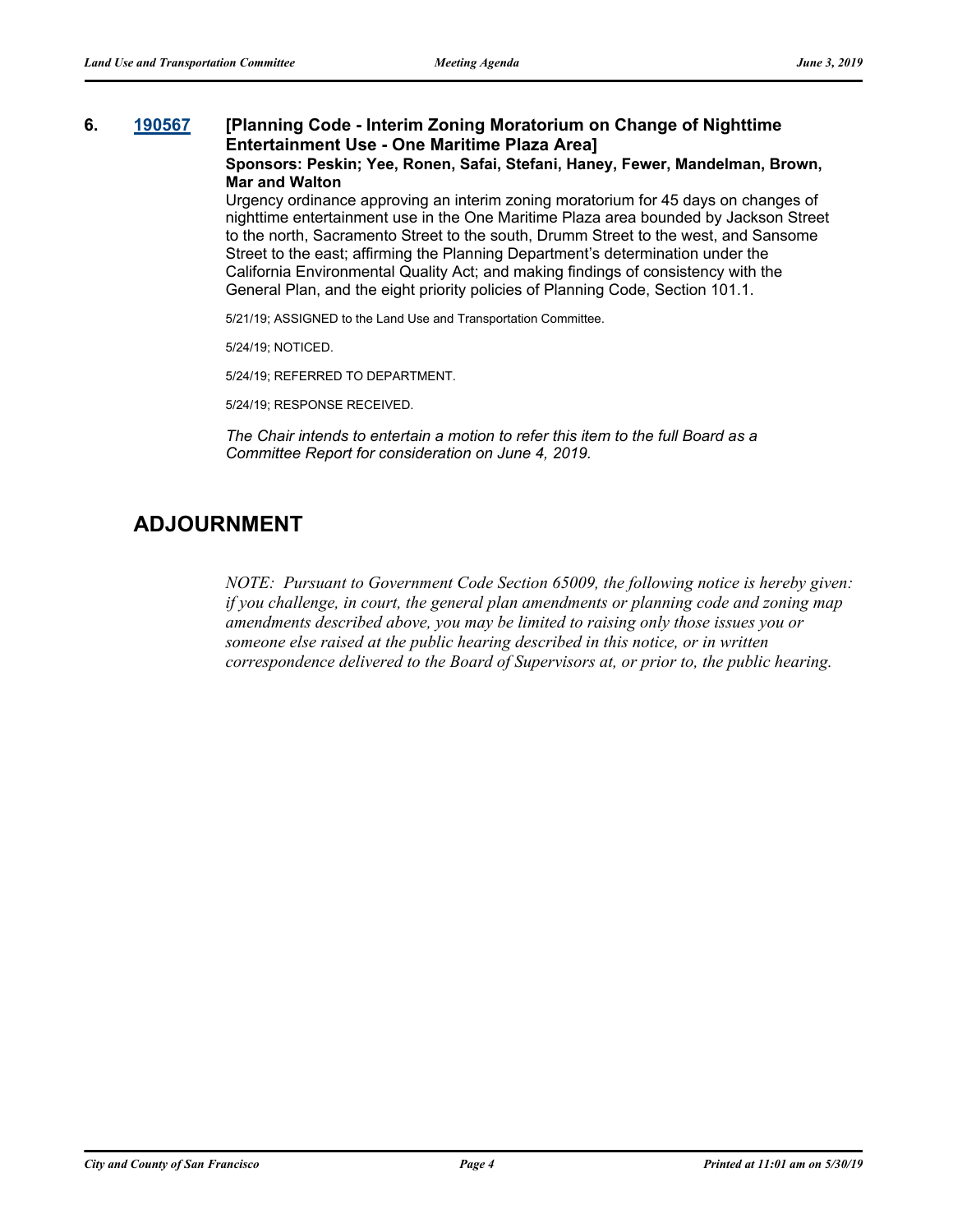# **LEGISLATION UNDER THE 30-DAY RULE**

*NOTE: The following legislation will not be considered at this meeting. Board Rule 3.22 provides that when an Ordinance or Resolution is introduced which would CREATE OR REVISE MAJOR CITY POLICY, the Committee to which the legislation is assigned shall not consider the legislation until at least thirty days after the date of introduction. The provisions of this rule shall not apply to the routine operations of the departments of the City or when a legal time limit controls the hearing timing. In general, the rule shall not apply to hearings to consider subject matter when no legislation has been presented, nor shall the rule apply to resolutions which simply URGE action to be taken.*

### **[190454](http://sfgov.legistar.com/gateway.aspx?m=l&id=34575) [Planning Code - Obstructions in Required Setbacks, Yards, and Usable Open Space]**

Ordinance amending the Planning Code to allow, in required setbacks, yards, and usable open space, all projections of an architectural nature if they meet the specified requirements and to allow bay windows that do not meet the specified requirements to apply for a Zoning Administrator waiver; affirming the Planning Department's determination under the California Environmental Quality Act; making findings of consistency with the General Plan, and the eight priority policies of Planning Code, Section 101.1; and adopting findings of public necessity, convenience, and general welfare under Planning Code, Section 302. (Planning Commission)

4/22/19; RECEIVED FROM DEPARTMENT.

5/7/19; ASSIGNED UNDER 30 DAY RULE to the Land Use and Transportation Committee.

### **[190548](http://sfgov.legistar.com/gateway.aspx?m=l&id=34670) [Planning Code - Jobs Housing Linkage Fee]**

#### **Sponsors: Haney; Fewer, Ronen, Mar, Peskin and Walton**

Ordinance amending the Planning Code to update the Jobs Housing Linkage Fee; affirming the Planning Department's determination under the California Environmental Quality Act; making findings of consistency with the General Plan, and the eight priority policies of Planning Code, Section 101.1; and making findings of public necessity, convenience, and welfare pursuant to Planning Code, Section 302.

5/14/19; ASSIGNED UNDER 30 DAY RULE to the Land Use and Transportation Committee.

5/17/19; REFERRED TO DEPARTMENT.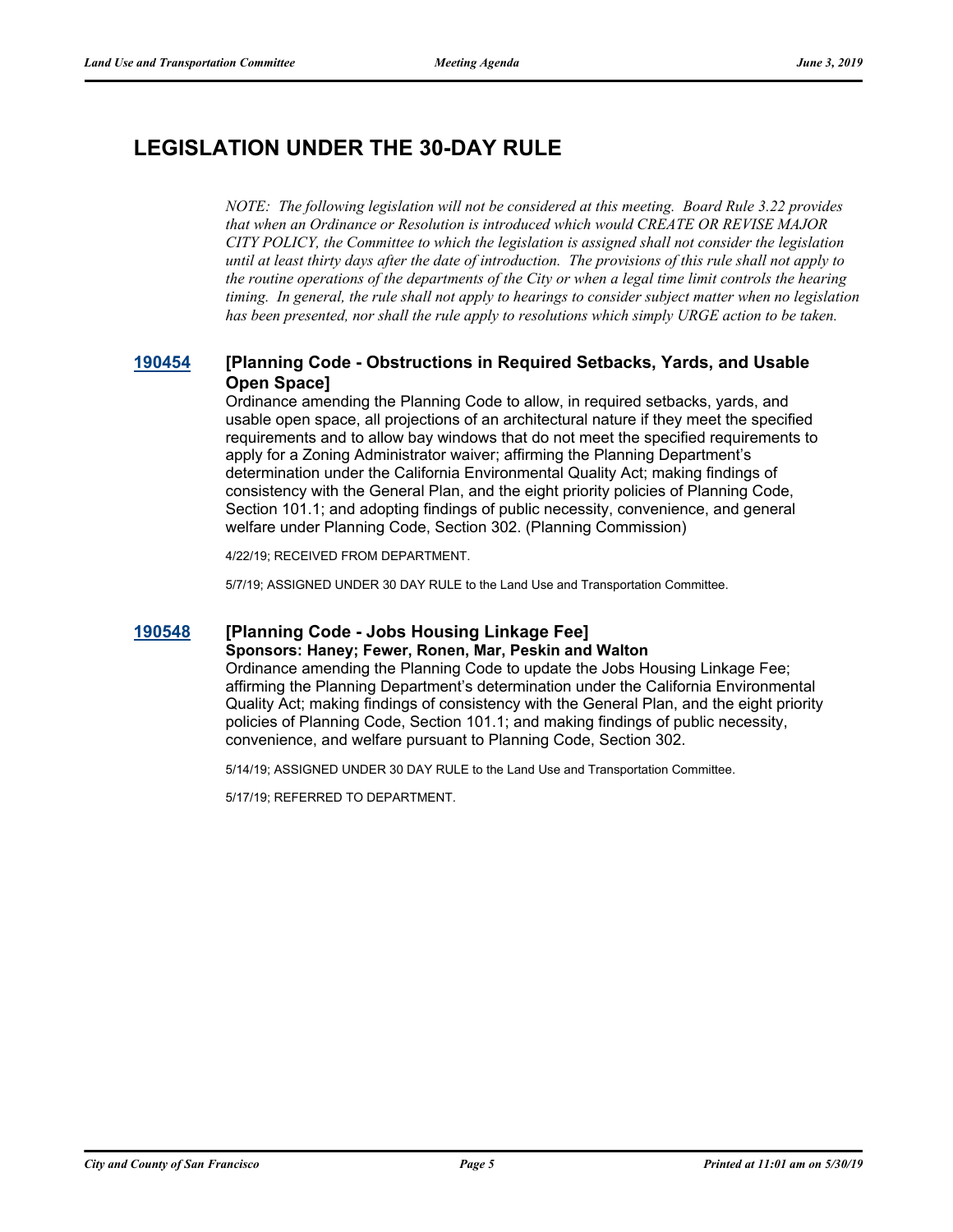### **Agenda Item Information**

Each item on the Consent or Regular agenda may include the following documents:

1) Legislation, 2) Budget and Legislative Analyst report,

3) Department or Agency cover letter and/or report, 4) Public correspondence

Items will be available for review at City Hall, 1 Dr. Carlton B. Goodlett Place, Room 244, Reception Desk.

### **Meeting Procedures**

The Board of Supervisors is the legislative body of the City and County of San Francisco. The Board has several standing committees where ordinances and resolutions are the subject of hearings at which members of the public are urged to testify. The full Board does not hold a second public hearing on measures which have been heard in committee.

Board procedures do not permit: 1) persons in the audience to vocally express support or opposition to statements by Supervisors or by other persons testifying; 2) ringing and use of cell phones, pagers, and similar sound-producing electronic devices; 3) bringing in or displaying signs in the meeting room; and 4) standing in the meeting room.

Each member of the public will be allotted the same maximum number of minutes to speak as set by the President or Chair at the beginning of each item or public comment, excluding City representatives, except that public speakers using interpretation assistance will be allowed to testify for twice the amount of the public testimony time limit. If simultaneous interpretation services are used, speakers will be governed by the public testimony time limit applied to speakers not requesting interpretation assistance. Members of the public who want a document placed on the overhead for display should clearly state such and subsequently remove the document when they want the screen to return to live coverage of the meeting.

IMPORTANT INFORMATION: The public is encouraged to testify at Committee meetings. Persons unable to attend the meeting may submit to the City, by the time the proceedings begin, written comments regarding the agenda items. These comments will be made a part of the official public record and shall be brought to the attention of the Board of Supervisors. Written communications should be submitted to the Clerk of the Board or Clerk of the Committee: 1 Dr. Carlton B. Goodlett Place, Room 244, San Francisco, CA 94102. Communications not received prior to the hearing may be delivered to the Clerk of the Board or Clerk of the Committee at the hearing and you are encouraged to bring enough copies for distribution to all of its members.

LAPTOP COMPUTER FOR PRESENTATIONS: Contact City Hall Media Services at (415) 554-7490 to coordinate the use of the laptop computer for presentations. Presenters should arrive 30 minutes prior to the meeting to test their presentations on the computer.

COPYRIGHT: System content that is broadcasted live during public proceedings is secured by High-bandwidth Digital Content Protection (HDCP), which prevents copyrighted or encrypted content from being displayed or transmitted through unauthorized devices. Members of the public who utilize chamber digital, audio and visual technology may not display copyrighted or encrypted content during public proceedings.

AGENDA PACKET: Available for review in the Office of the Clerk of the Board, City Hall, 1 Dr.Carlton B Goodlett Place, Room 244, or on the internet at http://www.sfbos.org/meetings. Meetings are cablecast on SFGovTV, the Government Channel 26. For DVD copies and scheduling call (415) 554-4188.

LANGUAGE INTERPRETERS: Requests must be received at least 48 hours in advance of the meeting to help ensure availability. Contact Peggy Nevin at (415) 554-5184. AVISO EN ESPAÑOL: La solicitud para un traductor debe recibirse antes de mediodía de el viernes anterior a la reunion. Llame a Peggy Nevin at (415) 554-5184. Paunawa: Ang mga kahilingan ay kailangang matanggap sa loob ng 48 oras bago mag miting upang matiyak na matutugunan ang mga hiling. Mangyaring tumawag ka sa (415) 554-5184.